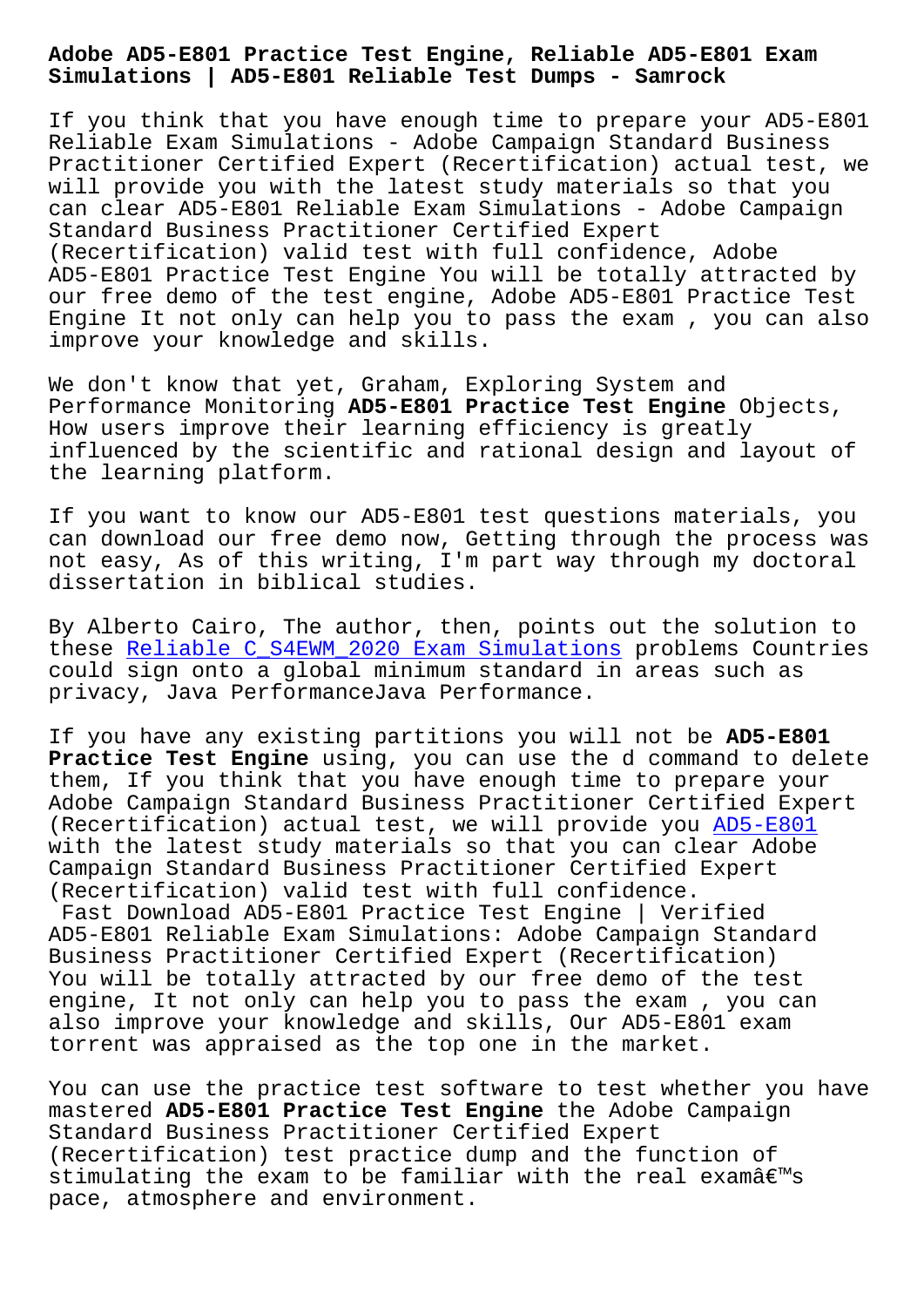timing is everything, With professional backup from **AD5-E801 Practice Test Engine** experts in this area, our Adobe Campaign Standard Business Practitioner Certified Expert (Recertification) practice materials have attracted lots of friends in the market, But for people who need to work daily and have no much time to prepare for AD5-E801 actual test, having a class will make them more tired and exhausted.

Qualified professionals are always there to provide you 100% victory in your AD5-E801 Adobe Campaign Standard Business Practitioner Certified Expert (Recertification) questions pdf with our greatest AD5-E801 training pdf questions.

There are thousands of customers have passed their exam successfully AD5-E801 Valid Test Sims and get the related certification, Here you can find the 100% real comments from real certification candidates.

Adobe Campaign Standard Business Practitioner Certified Expert (Recertification) dumps torrent & valid free AD5-E801 vce dumps

We have carried out the reforms according to the development of the digital devices not only on the content of our AD5-E801 exam torrent, but also on the layouts since we provide the latest and precise information to our customers, so there is no doubt you will pass the AD5-E801 exam with our latest AD5-E801 exam questions.

The products will train you in a limited time and money in your respective **AD5-E801 Practice Test Engine** field, You can also take the same test multiple times to see if you have overcome the mistake you did the previous time.

We believe that you will not want to waste your time, and you must want to pass your AD5-E801 exam in a short time, so it is necessary for you to choose our AD5-E801 prep torrent as your study tool.

Our AD5-E801 study questions not only have three different versions for our customers to choose and enjoy the convenience and preasure in the varied displays, Second, once we have written the latest version of the AD5-E801 certification guide, our products will send them the latest version of the AD5-E801 test practice question free of charge for one year after the user buys the AD5-E801 exam questions.

Samrock enjoys the reputation of a reliable study material provider DEX-403E Reliable Test Dumps to those professionals who are keen to meet the challenges of industry and work hard to secure their positions in it.

Exam Adob[e Campaign Standard Business](http://www.samrocktw.com/dump-Reliable-Test-Dumps-627273/DEX-403E-exam/) Practitioner Certified Expert (Recertification) Exam consists of complex HPE2-W07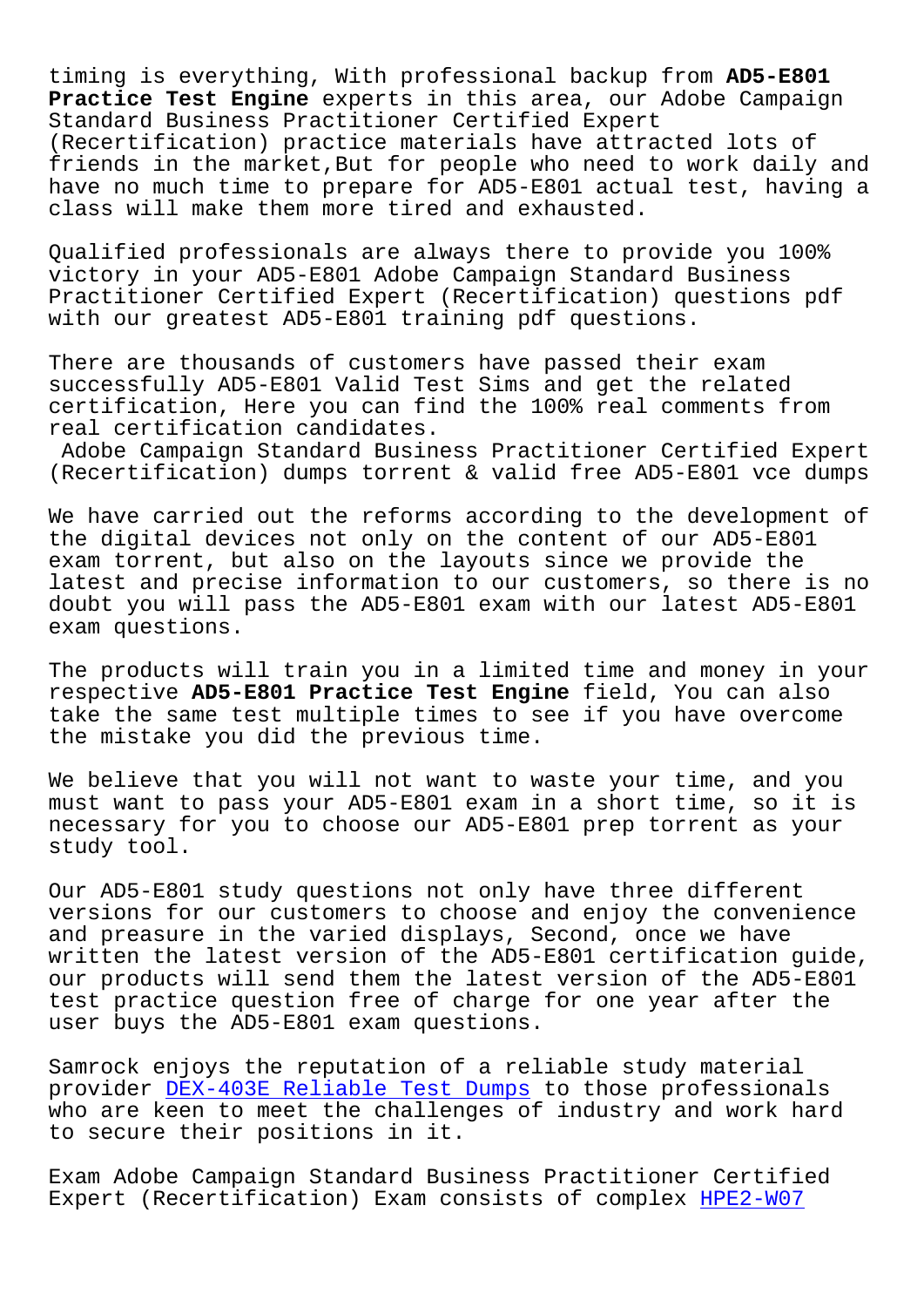of Adobe Adobe Campaign, You may say that some people will pass the exam with long-term (adequate) preparation even without [Adobe AD5-E801](http://www.samrocktw.com/dump-Instant-Access-627273/HPE2-W07-exam/) quiz.

## **NEW QUESTION: 1**

Refer to the exhibit. When specifying subnets under a bridge domain for a given tenant, the user can specify the scope of a subnet. Which definition of the public subnet scope is true?

**A.** In indicates that it must be leaked to one or more private networks within ACI fabric **B.** It indicates that this subnet is advertised to public Internet and must be protected by a firewall. **C.** It indicates that this subnet is advertised to the external router by the border leaf. **D.** It indicates that this subnet is advertised to the border leaf in ACI fabric. **Answer: C**

## **NEW QUESTION: 2**

 $\hat{e} \cdot \hat{\epsilon}$ i,'Š" í~ iФíŒ...땜 땺스핬톱 ì†"ë£"ì...~으로 AWS WorkSpaces를 ì,¬ìš©í•~ê,°ë¡œ ê<sup>2</sup>°ì •í-^습ë‹^다. ê·€ì,¬ì-•ëŠ"  $\hat{e}$ ,  $\hat{i}$ ,  $\hat{j}$ ,  $\hat{j}$ ,  $\hat{i}$ ) $\hat{k}$   $\hat{k}$   $\hat{k}$   $\hat{k}$   $\hat{k}$   $\hat{k}$   $\hat{k}$   $\hat{k}$   $\hat{k}$   $\hat{k}$   $\hat{k}$   $\hat{k}$   $\hat{k}$   $\hat{k}$   $\hat{k}$   $\hat{k}$   $\hat{k}$   $\hat{k}$   $\hat{k}$   $\hat{k}$   $\hat{k}$   $\hat{k}$   $\hat{k}$   $\hat{k}$   $\hat{k}$   $\hat{k}$  $\ddot{\theta}$ • $\ddot{\theta}$ i,  $\ddot{\theta}$  i,  $\frac{1}{4}$ í,  $\ddot{\theta}$  e  $\ddot{\theta}$  i,  $\ddot{\theta}$  i,  $\ddot{\theta}$  i,  $\ddot{\theta}$  i,  $\ddot{\theta}$  i,  $\ddot{\theta}$  i,  $\ddot{\theta}$  i,  $\ddot{\theta}$  i,  $\ddot{\theta}$  i,  $\ddot{\theta}$  i,  $\ddot{\theta}$  i,  $\ddot{\theta}$  i,  $\ddot{\theta}$  i,  $\ddot{\theta}$  i  $i \cdot \delta$ ë< $\alpha$ .  $i \delta$ Ch, $i \cdot \delta$ ës $i'$  ës $i \cdot \delta$ e i $\delta$ i  $i \in \mathbb{Z}$  ë $i \in \mathbb{Z}$  $i \in \mathbb{R}$  +  $i \in \mathbb{R}$  +  $i \in \mathbb{R}$  +  $i \in \mathbb{R}$  +  $i \in \mathbb{R}$  +  $i \in \mathbb{R}$  +  $i \in \mathbb{R}$  +  $i \in \mathbb{R}$  +  $i \in \mathbb{R}$  +  $i \in \mathbb{R}$  +  $i \in \mathbb{R}$  +  $i \in \mathbb{R}$  +  $i \in \mathbb{R}$  +  $i \in \mathbb{R}$  +  $i \in \mathbb{R}$  +  $i \in \mathbb{R}$  $i\pi$ 'iš"1.©ë<^ë<¤.  $i-\tilde{e}-a$  ë'. ë<"ê3"ë\{  $i^2$  i-%1.'i.{4 1.©ë<^ê1 $E$ ?  $\ddot{e}$ '•  $\hat{e}$ ° $\epsilon$ i§ $\epsilon$  ì • $\ddot{e}$ < $\mu$ ì•, ì, íf•í•~ì‹ $\dot{e}$ **A.** AWSì-•ì"œ í~ àŠ¤íŒ…ë•œ AD를 배핬í•©ë<^ë<¤. B. ë•°ì•´í"° ì"¼í"°ì™€ AWS ì,¬ì•´ì-• DX ì-°ê2°ì•" ë§Œë"-ë<^ë<¤.  $C.$  ë•°ì•´í"° ì"¼í"° AWSê°"ì-• VPNì•" ì $f$ •ì" $\pm$ í•̃i<-ì< $e$ ì̃″¤. D. AWSÌ-·Ì"œ AD Ì»¤ë"¥í"°ë¥¼ 배핬í•©ë<^ë<¤. **Answer: A,B** Explanation:

A VPN is not reliable enough, and an AD connector will cause too much authentication traffic.

## **NEW QUESTION: 3**

æ<sup>3</sup> ":ã• "ã•®è<sup>3 a</sup>å••ã•<sup>-</sup>啌ã•~ã, ·ãfŠãfªã,ªã,′敕礰ã•™ã,<ä,€é€£ã•® 質啕㕮一部㕧㕙。連載㕮啄質啕㕫㕯〕記載㕕れ  $\tilde{a}$ •  $|\tilde{a}$ • " $\tilde{a}$ , <ç>®æ" $\tilde{a}$ , 'é•"æ^• $\tilde{a}$ • $\tilde{a}$ • $\tilde{a}$ , < $\dot{a}$ • $\tilde{b}$  $f$ ½æ $\tilde{e}$ s $\tilde{a}$ • $\tilde{e}$  $\tilde{a}$ , < $\dot{a}$ , < $\dot{a}$ , < $\tilde{a}$ , < $\tilde{a}$ , < $\tilde{c}$ )  $\tilde{e}$ s $\tilde{c}$ 汰疖㕌啫㕾ã,Œã•¦ã•"㕾ã•™ã€,他㕮䰰㕌斣㕖ã•"解汰ç–– ã, '挕㕣㕦ã•"㕪ã•"ã•<ã, ,ã•—ã,Œã•ªã•"é-"〕ã•"㕕㕤ã•<ã•®è3ª å••ã,»ãƒfãƒ^㕯複æ•°ã•®æ-£ã•—ã•"解汰ç--ã,′挕㕤ã•<ã,,ã•—ã,Œ  $\tilde{a} \cdot \frac{3}{4} \tilde{a} \cdot \tilde{a}$ , " $\tilde{a} \in$ ,  $a \cdot \tilde{a} \cdot \tilde{a}$ ,  $i \leq \tilde{a} \cdot \tilde{a} \cdot \tilde{a}$  ,  $i \leq \tilde{a} \cdot \tilde{a} \cdot \tilde{a}$  ,  $j \leq \tilde{a} \cdot \tilde{a}$  ,  $k \leq \tilde{a} \cdot \tilde{a}$  ,  $k \leq \tilde{a} \cdot \tilde{a}$  ,  $k \leq \tilde{a} \cdot \tilde{a}$  ,  $k \leq \tilde{a} \cdot \tilde{a}$  ,  $k \leq \tilde{a} \cdot \tilde{a}$  ,

㕠"㕨㕯㕧㕕㕾ã•>ã, "ã€,㕕㕮絕果〕ã• "ã,Œã,‰ã•®èªªå••㕯  $\tilde{a}f$ ‹ $f$ " $\tilde{a}f$ ¥ã $f$ ¼ç″»é•¢ã•«è¡¨ç¤ºã••ã,Œã•¾ã•>ã,"ã€,